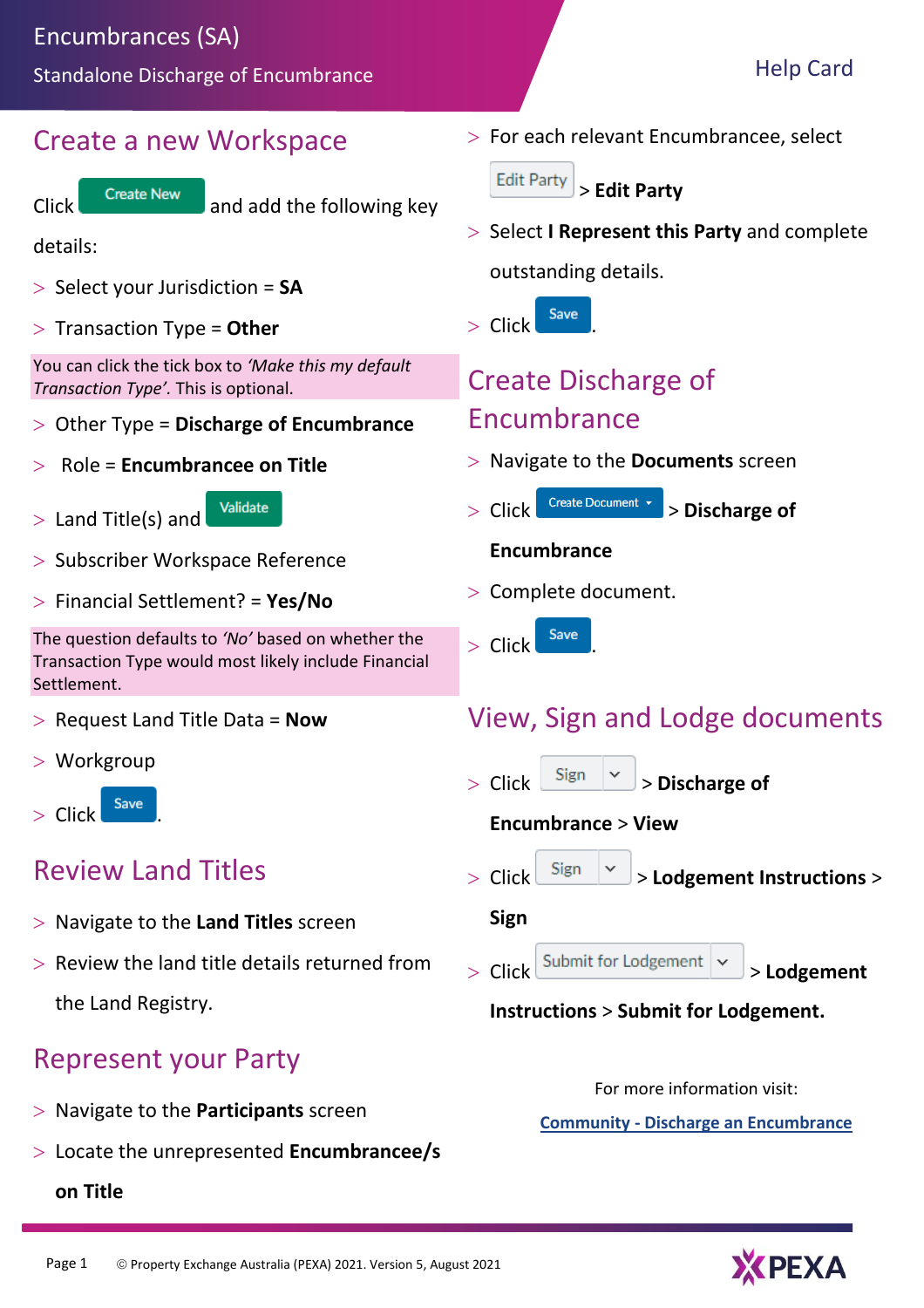## Create a new Workspace



Click Create New and add the following key

details:

- Select your Jurisdiction = **SA**
- Transaction Type = **Other**

You can click the tick box to *'Make this my default Transaction Type'.* This is optional.

- Other Type = **Encumbrance**
- Role = **Incoming Encumbrancee**
- $>$  Land Title(s) and

Validate

- > Subscriber Workspace Reference
- Financial Settlement? = **Yes/No**

The question defaults to *'No'* based on whether the Transaction Type would most likely include Financial Settlement.

- Request Land Title Data = **Now**
- Workgroup



# Review Land Titles

- Navigate to the **Land Titles** screen
- $>$  Review the land title details returned from the Land Registry.

# Create Party

Navigate to the **Participants** screen



> Select Create Party to create the **Incoming** 

**Encumbrancee**

Complete the outstanding details



# Invite Proprietor on Title

- **Invite Participant**  $>$  Select
- Complete the details and **Send Invitation.**

## Create Encumbrance

Navigate to the **Documents** screen

Create Document ~  $\geq$  Click

#### **Ensure to complete:**

- o Details of Rent Charge
- o Terms and Conditions
- $\circ$  Additional Terms you can either upload an attachment or enter in additional

terms (maximum of 4000 characters).

- $\circ$  Click  $S$ ave
- Upload Covenants (if applicable)
- Navigate to **Files** screen



- $>$  Browse and select the File to upload
- $>$  Select the appropriate **File Description**

**Upload**  $>$  Select

 $>$  Click  $\left|\mathbf{Q}_{\alpha}\right| \times$  > Attach.

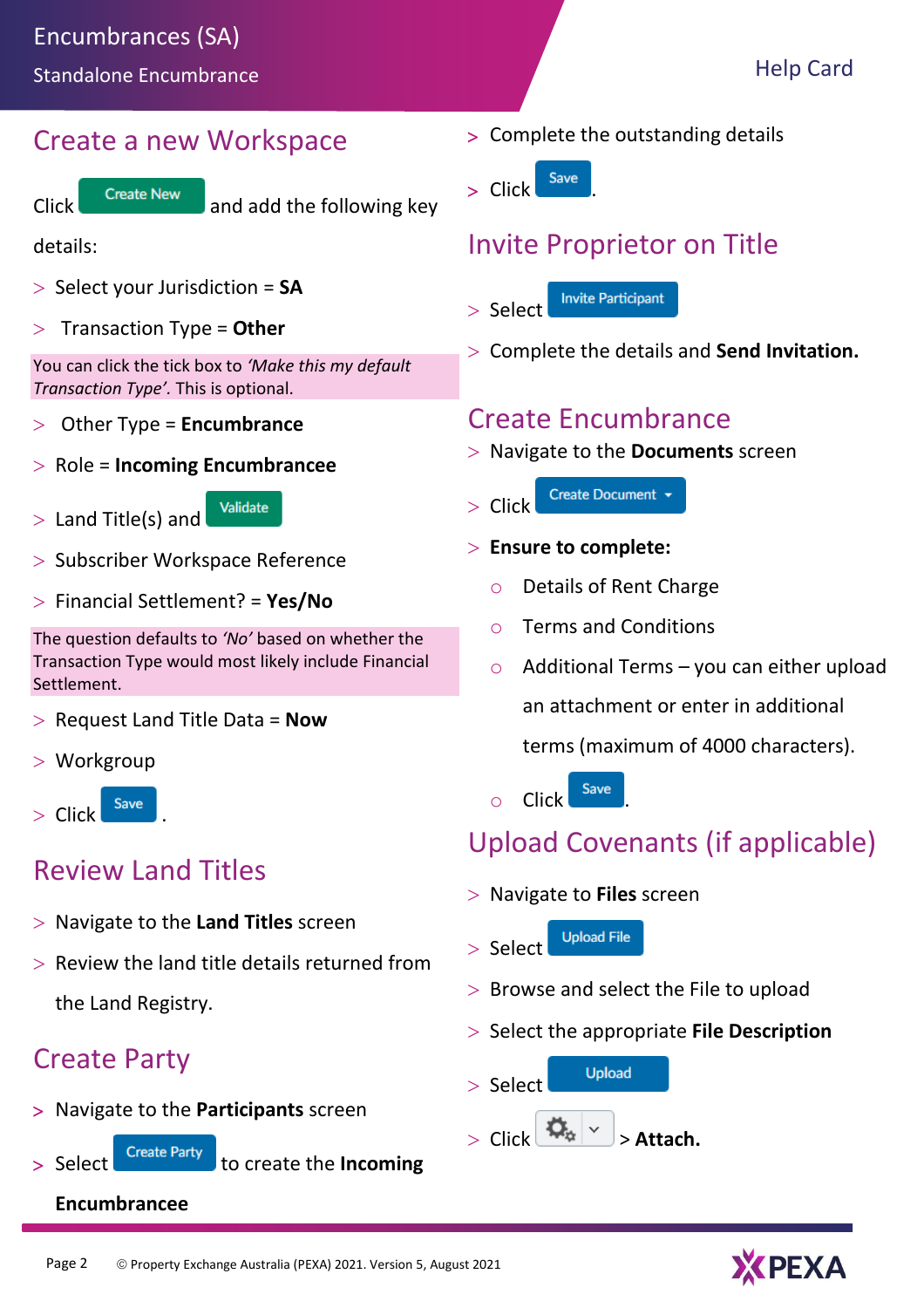Encumbrances (SA)

## View, Sign and Lodge documents

|  | > Click down arrow $\sqrt{\frac{Sign}{S}}$ > Encumbrance |  |  |
|--|----------------------------------------------------------|--|--|
|  |                                                          |  |  |

> **View**

Click > **Lodgement Instructions** >

**Sign**

**Note** –the Proprietor on Title is also required to sign the Encumbrance.

|  | $>$ Click Submit for Lodgement $\sim$ | $\triangleright$ Lodgement |
|--|---------------------------------------|----------------------------|
|  |                                       |                            |

**Instructions** > **Submit for Lodgement.**

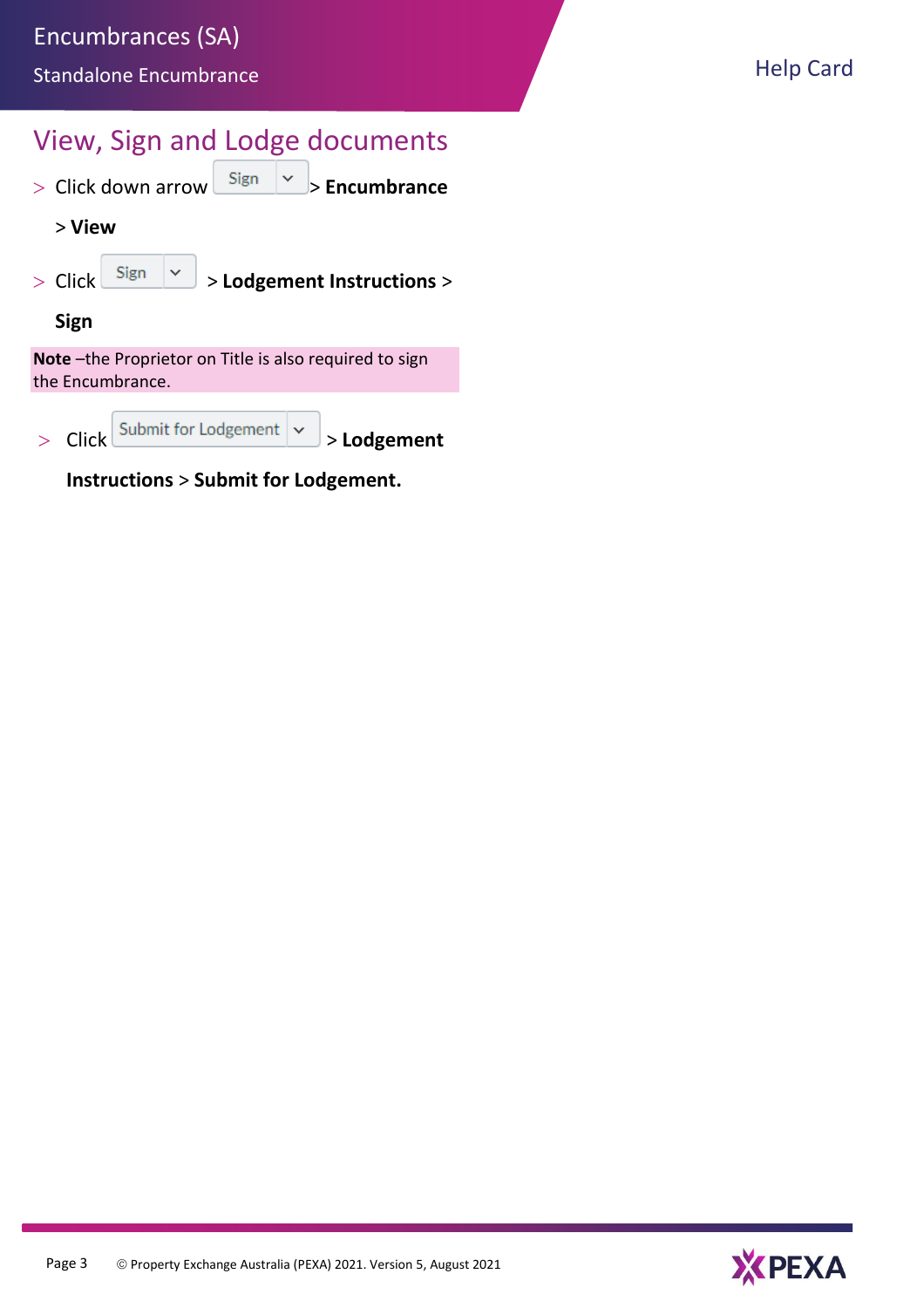This Help Card will step you through how to complete a lift and replace Encumbrance within a **Transfer Workspace.**

## Accept an Invitation

Select **Invitations** from the Dashboard

- Your role should be **Encumbrancee on Title**
	- Review the Invitation
	- Select **Accept**

Enter your Subscriber Workspace Reference Create Encumbrance

Workgroup

# Create Discharge of Encumbrance

- Navigate to the **Documents** screen
- > Click Create Document **> Discharge of**

### **Encumbrance**

> Complete document.

 $>$  Click  $\left| \begin{array}{c}$  Save

- Remaining on the **Documents** screen
	- Create Document + Click

 $>$   $\frac{5}{2}$ 

## Review Land Titles

- Navigate to the **Land Titles** screen
- $>$  Review the land title details returned from the Land Registry.

## Represent your Party

- Navigate to the **Participants** screen
- Locate the unrepresented **Encumbrancee/s**

#### **on Title**

For each **Encumbrancee**, select

**Edit Party** > **Edit Party** 

 Select **I Represent this Party** and complete outstanding details.

 $>$  Click  $\left| \begin{array}{c}$  Save

#### **Ensure to complete:**

- o Details of Rent Charge
- o Terms and Conditions
- $\circ$  Additional Terms you can either upload an attachment or enter in additional terms (maximum of 4000 characters).

Click Save

# Upload Covenants (if applicable)

- Navigate to **Files** screen
- **Upload File**  $>$  Select
- $>$  Browse and select the File to upload
- Select an appropriate **File Description**

**Upload**  $>$  Select